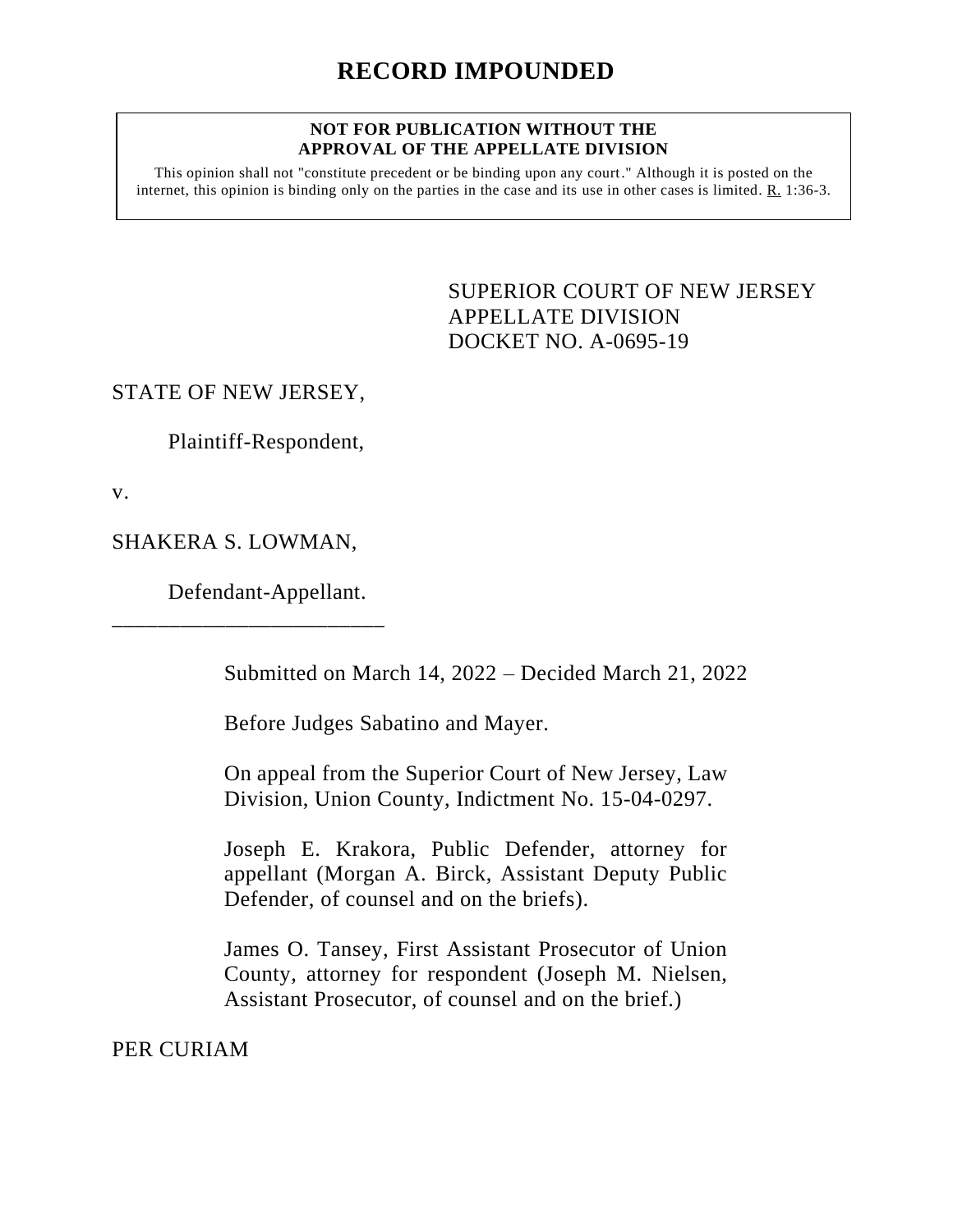Defendant Shakera S. Lowman appeals from an August 8, 2019 judgment of conviction for endangering the welfare of a child by caretaker, N.J.S.A. 2C:24:4(a), after her termination from a Pretrial Intervention (PTI) program. Defendant's appeal focuses on a January 10, 2019 order denying her motion for reinstatement to PTI. We affirm.

Defendant was arrested in 2014 after being found drunk and asleep at the wheel with two minor children in the back seat of her car. Defendant imbibed in excessive amounts of alcohol after learning her cousin, with whom defendant lived, had been murdered. When a police officer approached defendant's car, he discovered the children were not wearing seat belts and found an open bottle of alcohol in the center console cupholder. After the officer shouted and knocked on the car window to wake defendant, the officer smelled alcohol on her breath. Defendant was unable to successfully perform the field sobriety tests administered by the officer.

Defendant was arrested and taken to police headquarters. At the police station, defendant refused to cooperate, cursed at the officers, and struck one officer with her elbow.

Defendant was indicted on two counts of second-degree endangering the welfare of a child by a caretaker, N.J.S.A. 2C:24-4(a) and one count of fourth-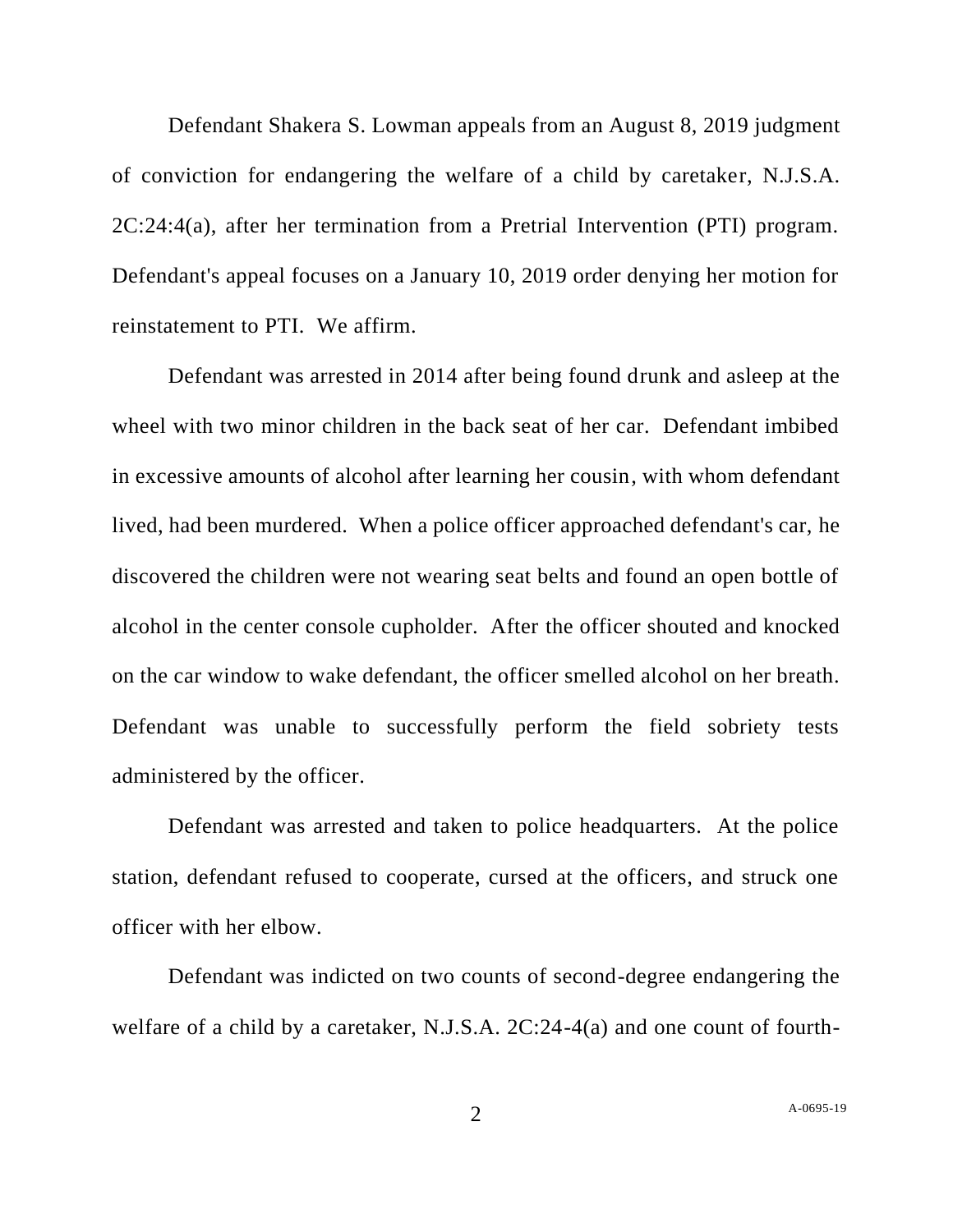degree aggravated assault on a police officer, N.J.S.A. 2C:12-1(b)(5). After pleading guilty to the child endangerment charges and driving while intoxicated, she was admitted into a PTI program for a three-year period. In conjunction with her admission to PTI, defendant agreed to the following: notifying her probation officer of any address change; reporting to her probation officer as scheduled; maintaining employment; performing sixty hours of community service; paying a \$125 fine; and cooperating in any recommended testing, treatment, or counseling. Defendant also acknowledged failure to successfully complete the PTI requirements would result in the State seeking a three-year term of imprisonment on the original charges.

Defendant failed to meet the PTI program's requirements for reporting to probation, attending scheduled appointments, performing community service, and paying all fines. Defendant's probation officer issued a violation notice and a termination hearing was scheduled for January 6, 2017. Because defendant failed to appear at the hearing, she was terminated from the PTI program, and the judge issued a bench warrant.

Defendant attempted to file a motion for reinstatement to PTI in June 2017. However, the application was dismissed based on defendant's failure to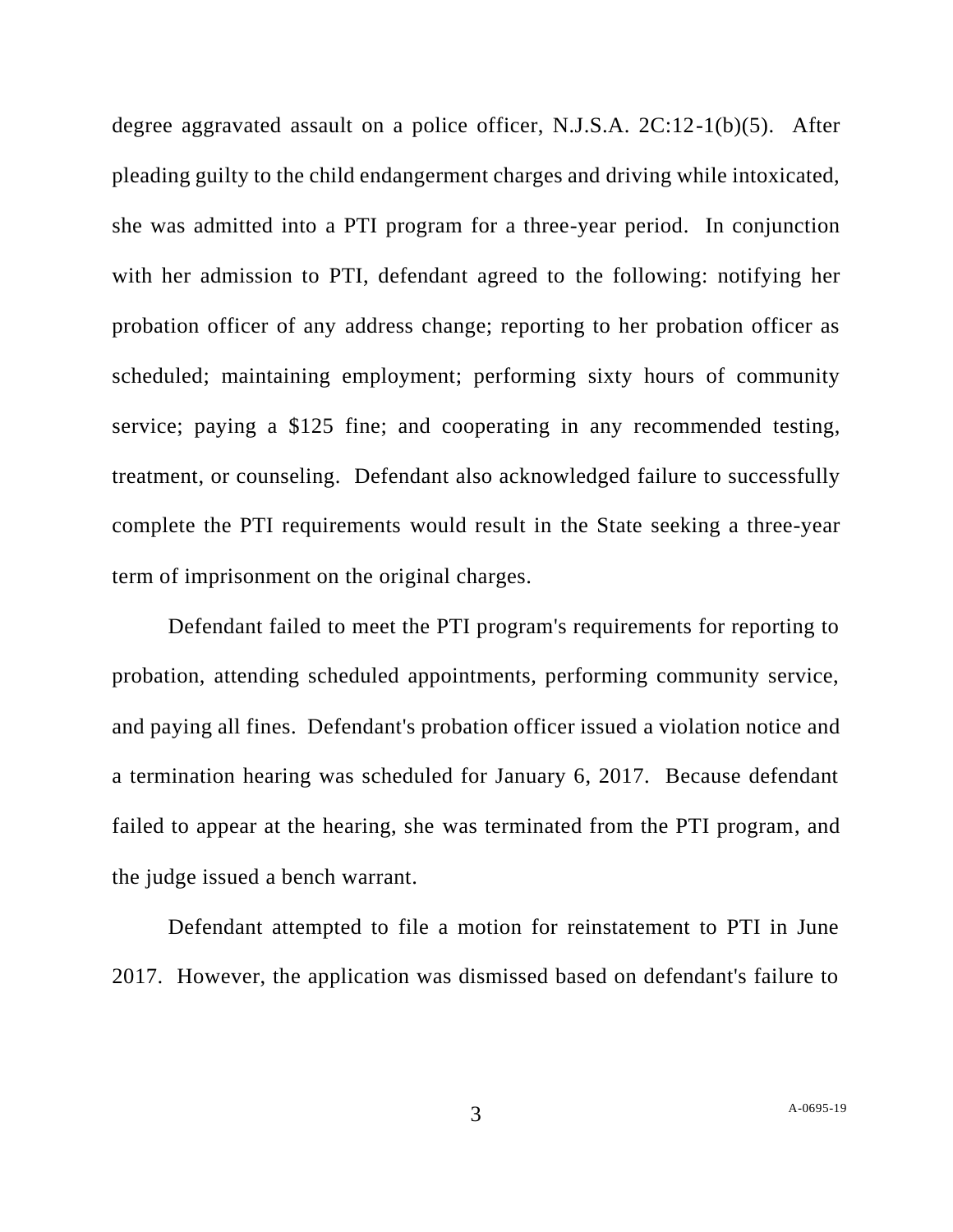submit a supporting brief. Defendant refiled a motion for reinstatement to PTI in March 2018.

The motion judge took testimony over three non-consecutive days between August and November 2018. Defendant, her probation officer, and an addiction counselor who participated in defendant's substance abuse evaluation testified at the hearing. While the reinstatement motion was pending, the State offered defendant an opportunity to re-plead to reduced charges of child abuse and neglect that would have resulted in a non-custodial probationary sentence. Defendant declined the plea offer.

Defendant's probation officer provided the following testimony during the motion hearings. According to the probation officer, defendant failed to report to scheduled meetings on five occasions in 2016, failed to complete any of her community service hours, and failed to pay the \$125 fine. Defendant was placed into a comprehensive enforcement program to ensure her compliance with the PTI requirements, but she was not successful in the program. Defendant received a warning letter from the probation officer about possible termination from PTI. Despite the warning letter, defendant did not comply with her PTI requirements.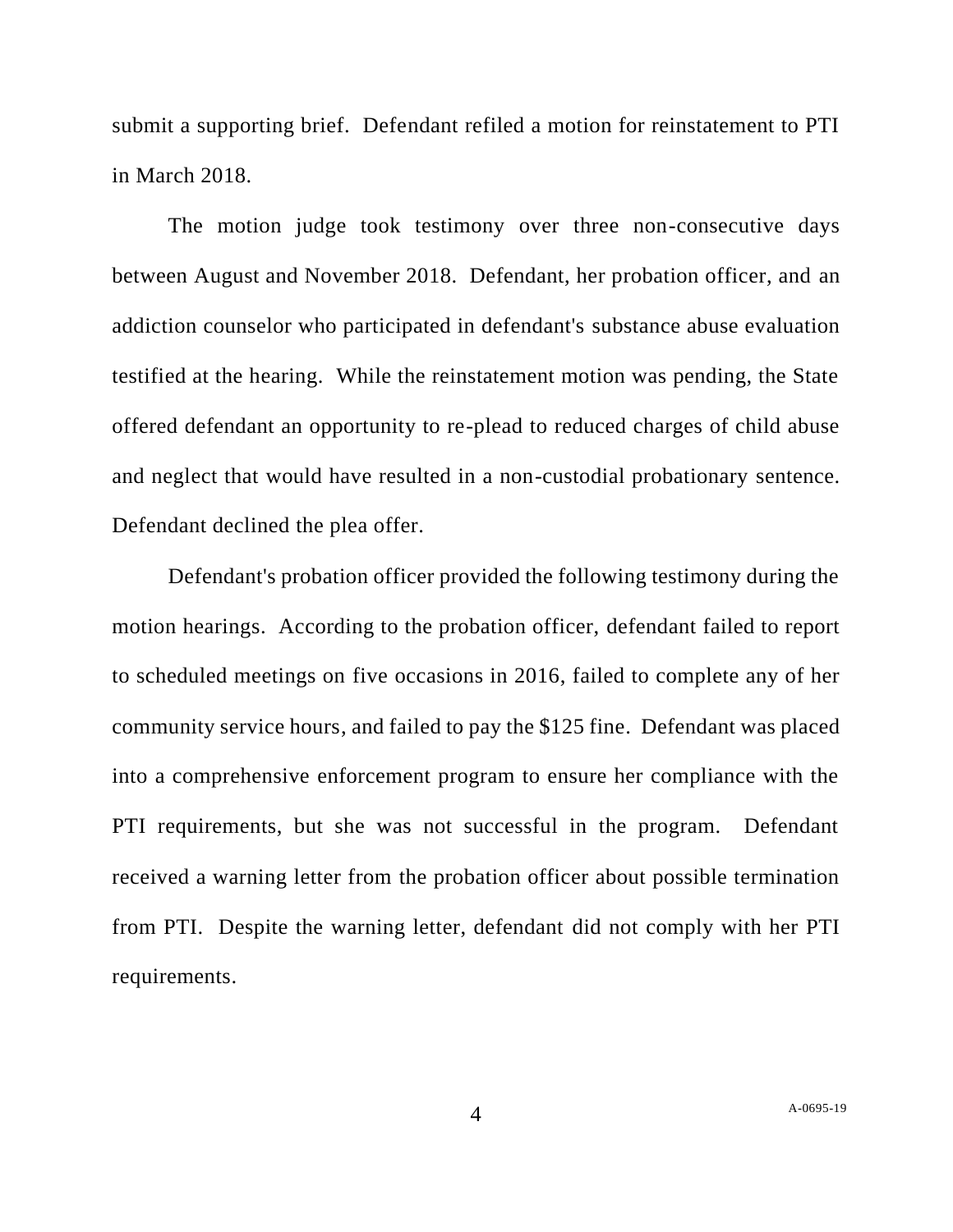The probation officer told the judge all written notices, including the violation notice, were sent to a Union Township address defendant provided. However, the notice scheduling the PTI termination hearing sent to that address came back as undeliverable. Defendant told the probation officer she lived at two different addresses: her Union Township address and her mother's address. Defendant mentioned she might move to Jersey City but never provided an updated address to her probation officer. When the probation officer telephoned defendant to discuss termination of PTI, defendant cursed, used abusive language, and abruptly terminated the conversations.

A substance abuse counselor testified regarding defendant's substance abuse evaluation. While defendant tested negative for drugs and alcohol, the counselor recommended defendant attend a preventive intervention program to prevent any relapse. Defendant declined to participate the recommended program.

Defendant also testified. She explained her interactions with the probation officer, including updating her mailing address. According to defendant, she did not receive a hearing notice regarding termination of PTI. Defendant also believed a negative test as part of a substance abuse evaluation would not require her participation in any preventative intervention education

5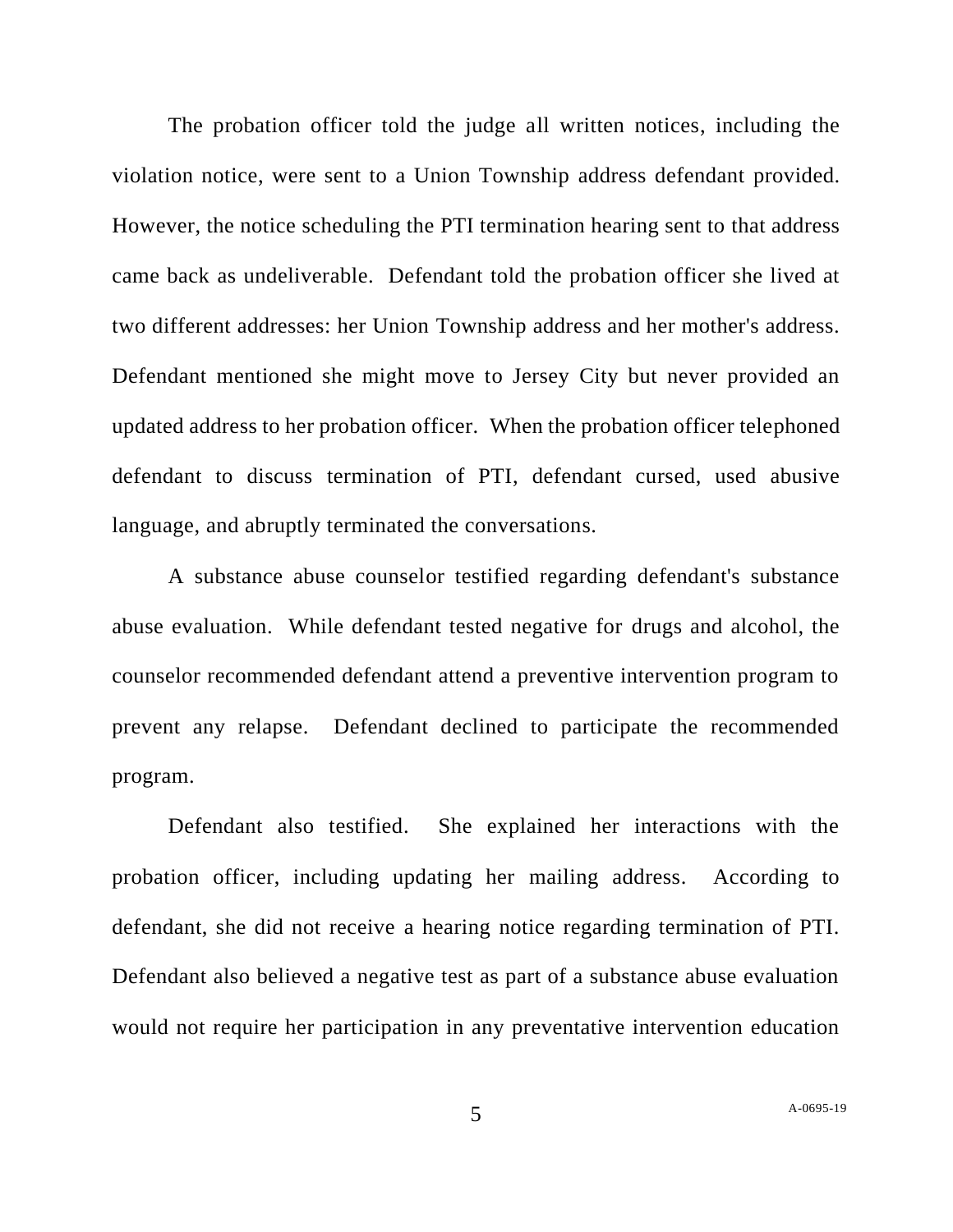program. While defendant admitted not completing any community service hours, she claimed she was turned away from the community service location and reported the situation to her probation officer. Defendant also conceded she was rude to her probation officer and failed to pay the court ordered fine.

After considering the testimony of the witnesses, reviewing the exhibits and briefs submitted, and hearing the arguments of counsel, in a January 10, 2019 order and attached written decision, the motion judge denied defendant's motion, finding defendant willfully violated the conditions of PTI and was no longer a viable candidate. The judge found defendant's testimony not credible and the testimony of the probation officer credible. In her written decision, the judge noted numerous inconsistencies in defendant's testimony, resulting in the judge discrediting defendant's testimony as "unbelievable."

After being denied reinstatement to PTI, defendant filed a motion to withdraw her guilty plea. The judge denied the motion, stating "PTI is not just privilege, it is a gift." The judge sentenced defendant to three years in prison.

On appeal, defendant raises the following argument:

## THE TRIAL COURT ABUSED ITS DISCRETION IN FAILING TO REINSTATE DEFENDANT INTO PTI.

We review discretionary decisions by a trial court, such as reinstatement to PTI, for abuse of discretion. State v. R.Y., 242 N.J. 48, 65 (2020). We will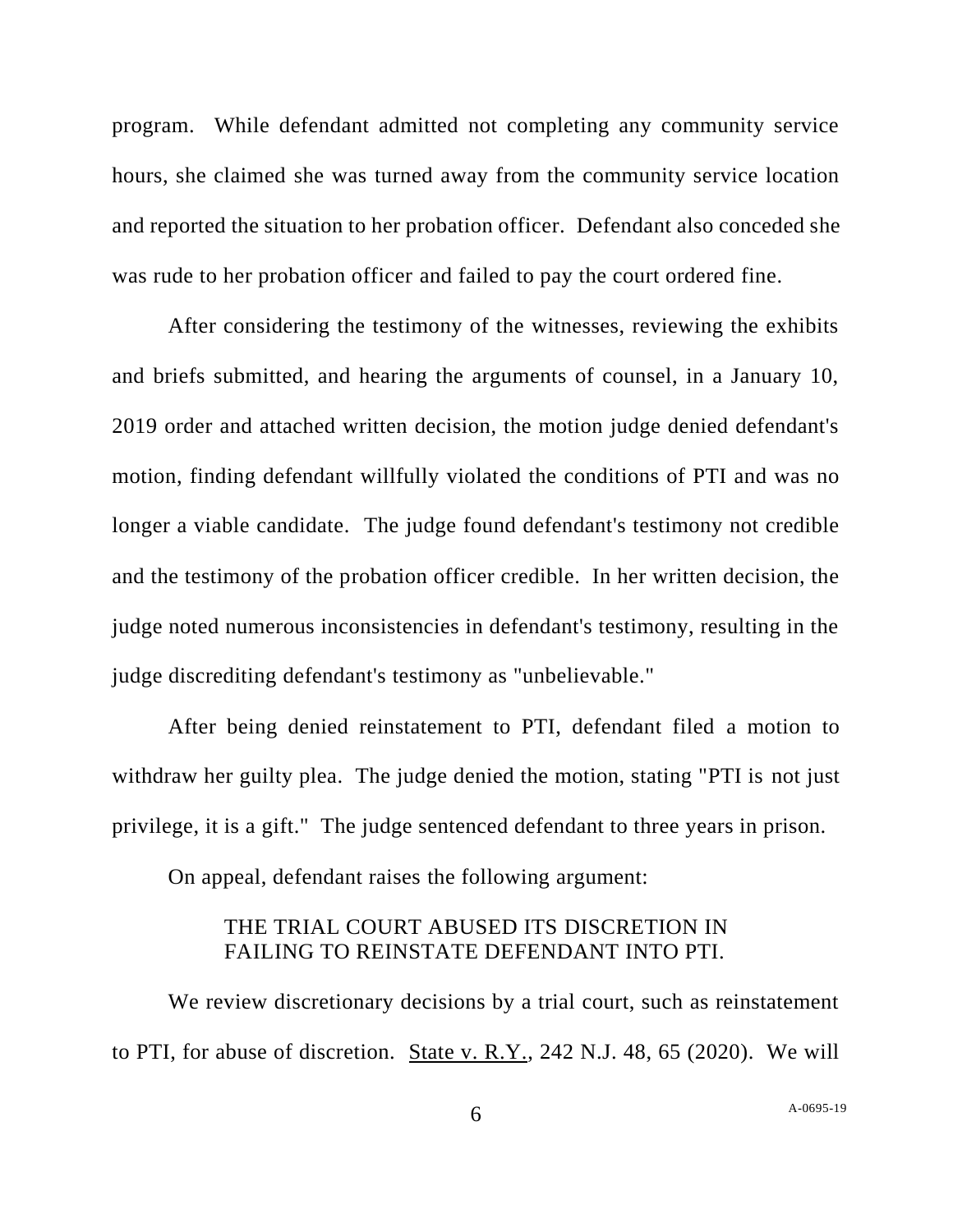reverse discretionary determinations "only when the exercise of discretion was 'manifestly unjust' under the circumstances." Newark Morning Ledger Co. v. N.J. Sports & Exposition Auth., 423 N.J. Super. 140, 174 (App. Div. 2011) (quoting Union Cnty. Improvement Auth. v. Artaki, LLC, 392 N.J. Super. 141, 149 (App. Div. 2007)).

The traditional patent and gross abuse of discretion standard applicable to an initial decision regarding admission to PTI "does not govern a court's discretionary decision on reconsideration to readmit a defendant into PTI." State v. A.S.-M., 444 N.J. Super. 334, 346 (App. Div. 2016). The decision to readmit a defendant to PTI is committed to the sound discretion of the trial court. N.J.S.A. 2C:43-12(g). In reviewing a motion for readmission to PTI, the court must consider whether (1) the defendant willfully violated the conditions of PTI and (2) the defendant remains a viable candidate for PTI under the original or modified PTI conditions. A.S.-M., 444 N.J. Super. at 338-39.

We also owe deference to factual findings made by trial courts and will uphold such findings if the record contains sufficient credible evidence . State v. Reece, 222 N.J. 154, 166 (2015). As a general matter, we "give deference to those findings of the trial judge which are substantially influenced by his [or her] opportunity to hear and see the witnesses and to have the 'feel' of the case,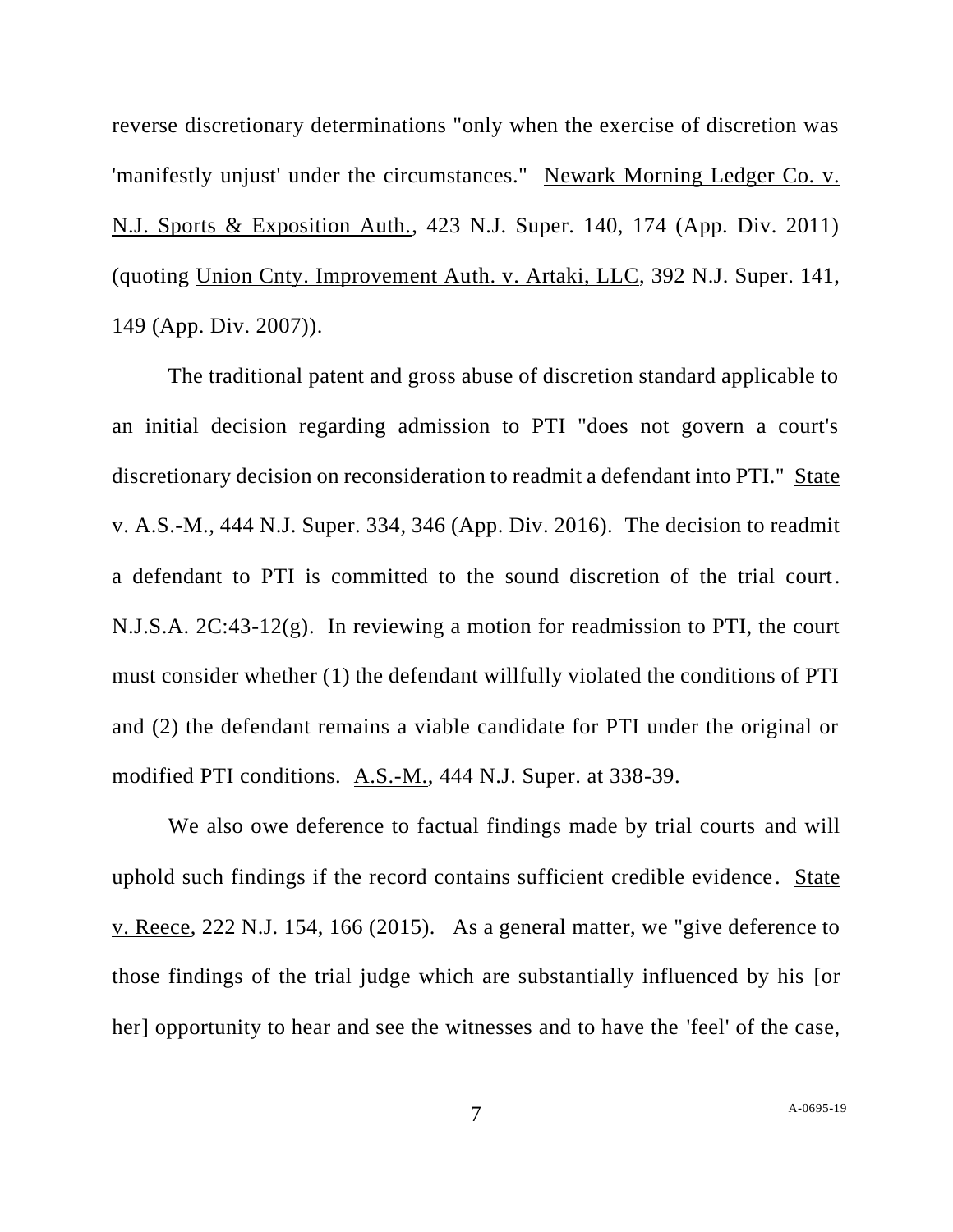which a reviewing court cannot enjoy." State v. Locurto, 157 N.J. 463, 471 (1999). We may disregard those findings "only when a trial court's findings of fact are clearly mistaken." State v. Hubbard, 222 N.J. 249, 262 (2015).

Defendant argues the judge abused her discretion in denying reinstatement to PTI. We disagree.

Defendant contends remaining arrest free since the initial arrest supported her reinstatement to PTI. However, not re-offending is just one of the requirements to maintain admission in a PTI program. Defendant overlooks her failure to comply with nearly every other condition of PTI, including reporting to her probation officer, completing community service, and paying the outstanding fine.

Further, defendant's contention her negative test for alcohol and drugs warranted reinstatement to PTI misunderstands the purpose of the evaluation. The substance abuse counselor recommended defendant participate in an early intervention program to provide defendant with appropriate coping mechanisms to avoid dangerous behaviors when confronted with daily stresses and significant life events. In accepting admission to PTI, defendant agreed to comply with recommendations made during her PTI supervision. Here,